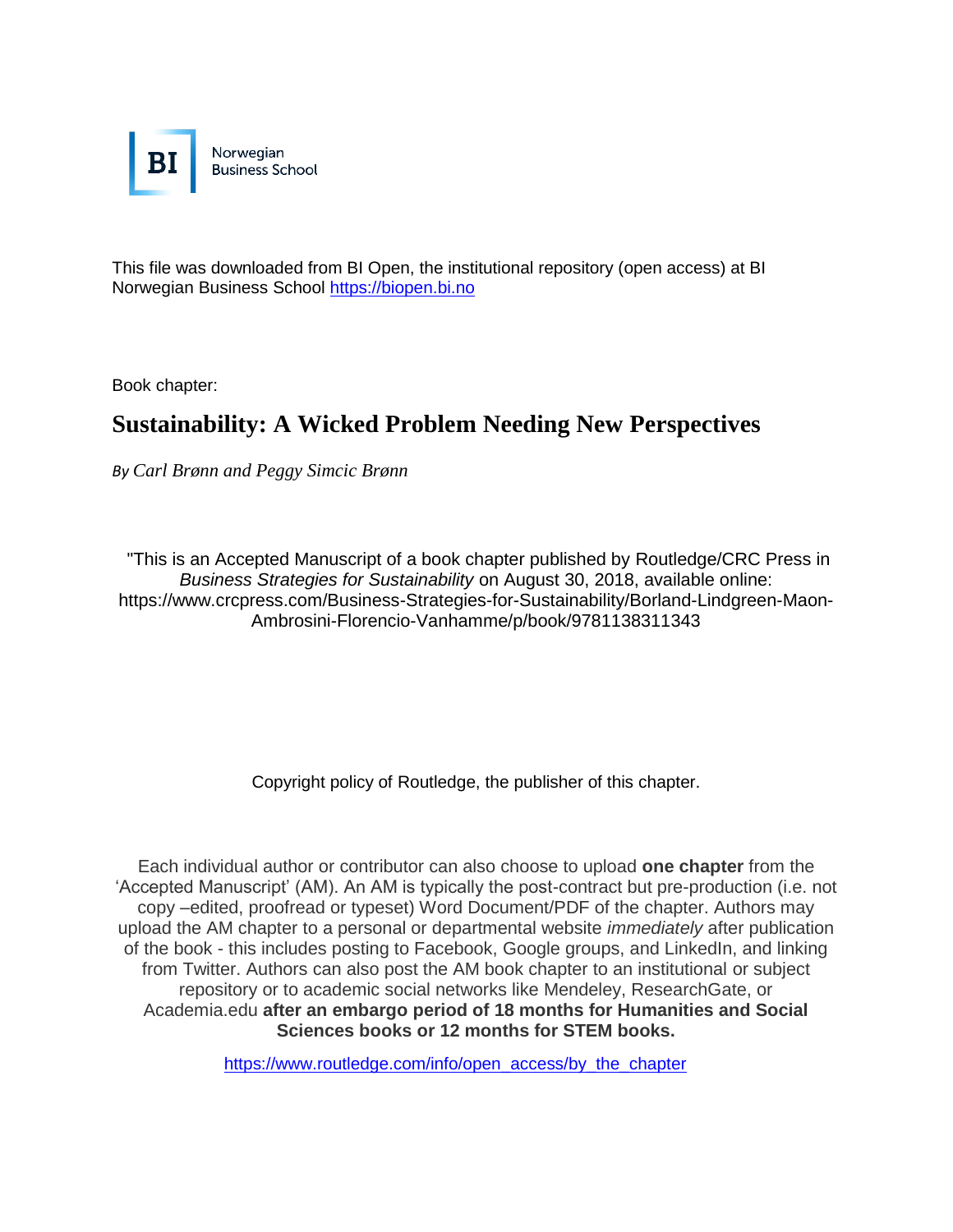# **2 Sustainability: A Wicked Problem Needing New Perspectives**

*Carl Brønn and Peggy Simcic Brønn*

**Keywords**: sustainability, wicked problems, complex systems, communication, leadership

#### **Introduction**

The degree of structure inherent in a decision situation is often a consideration for classifying problem types. One common framework to distinguish problem types uses the dichotomy 'welldefined' and 'ill-defined. At the extreme of ill-defined problems lies the special case of 'wicked problems.' For organizations, the issue of sustainability is clearly an ill-defined problem within the special case constituting wicked problems: it incorporates conflicting worldviews, it is dynamic, has unclear objectives, and it is important. It is a strategic problem where the central question is 'What shall we do?' rather than 'How shall we do it?'

Understanding sustainability as a wicked problem and the challenges this poses for business requires a broad perspective, one that the complex adaptive systems (CAS) view of organizations provides. The CAS perspective involves a different approach to leadership because it represents a significant shift in the mental models of both individual managers as well as the organization as a whole. It also has implications for leadership and communication. Leadership must be consistent with the constraints imposed by the dominant world-view employed in "managing" the system. Thus, leaders must be aware of the importance of communication competencies when it comes to successful sustainability strategies.

#### **Complexity and sustainability**

The United Nations 2030 agenda for sustainable development outlines a plan of action for people, planet and prosperity. According to the agenda, "the goals and targets will stimulate action over the next fifteen years in areas of critical importance for humanity and the planet." From the perspective of business, "sustainability" is a difficult concept. One common and traditional context for addressing sustainability in the corporate world is the so-called triple bottom line concept constituting performance evaluations along three main dimensions: financial, environmental, and social. The financial dimension may include costs, revenues and growth; the social dimension fair trade, donations or employee value; and the environmental dimension wastewater, resource use, consumption, etc. Firms are expected to manage the interaction of these dimensions in a manner that is sustainable, i.e. is good for people, the planet and prosperity, all within an ethical framework. Figure 2.1 schematically illustrates the managerial challenge that is presented by sustainability. In this figure, the triangle's vertices represent the sustainability dimensions. The three coils that connect the vertices to the circle are 'springs' that pull managerial attention towards each dimension. The result is an equilibrium position that depends on the relative strengths of the three springs. A relatively 'stiffer' spring will draw the circle towards that dimension, which results in a new equilibrium position with respect to the other dimensions.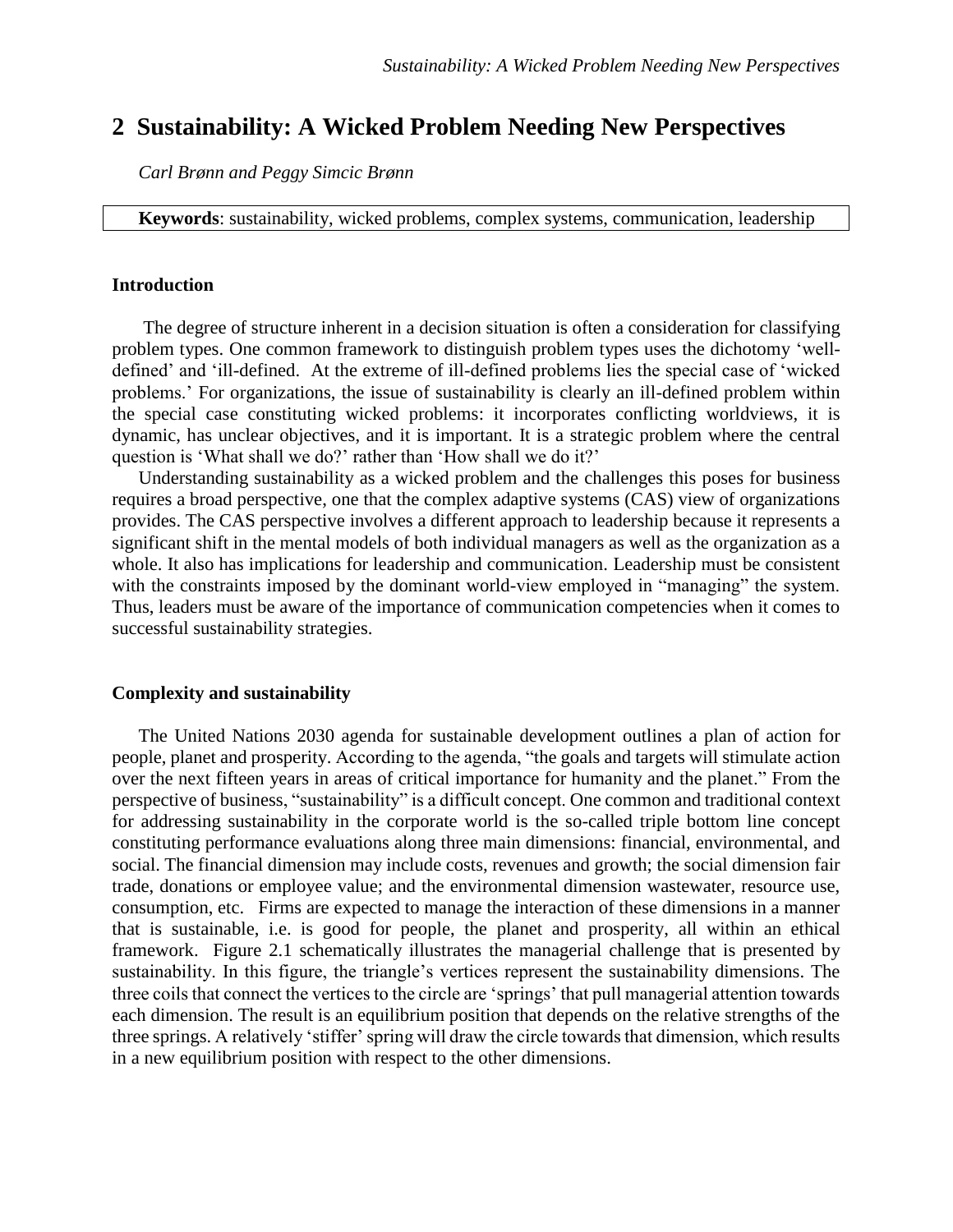

*Figure 2.1*: The sustainability triad and managerial dilemma

Traditionally, the managerial 'equilibrium' point, i.e. balance, has been pulled much closer to the economic corner, with historically little attention paid to the environmental and social dimensions. While the three dimensions are naturally interrelated, the primary focus of business is on economic sustainability. Two elements, hyper-growth in production rates and the focus on short-term earnings, contribute to the dominance of the economic dimension. These measures capture the notion of scope and scale, respectively. Scope represents the variety of products as measured by stock keeping units (SKU). Scale can be indicated by firms' annual earnings.

The average urban New Yorker navigates through an economy estimated to contain  $10^{10}$  SKUs (Beinhocker 2007). This quantity represents an eight-fold increase in the order of magnitude that has mostly occurred during the last 300 years. The scale of economic activity is equally impressive. Using 2011 data, Business Insider magazine (www.businessinsider.com) compared major corporations' annual revenues with leading countries' gross domestic products. In this ranking, Walmart Corporation's revenues were greater than the GDP of Norway, making Walmart the  $25<sup>th</sup>$ largest "country" in the world.

Naturally, there have been reactions to this growth. The effects of resource scarcity and increased pollution have resulted in the establishment of comprehensive environmental protection laws and institutions. Similarly, the consequences on the social dimension have resulted in calls for increased corporate social responsibility (CSR). Taken together, the interactions between these three dimensions define the scope of the sustainability challenge, and the daunting task facing managers.

Organizational objectives from the traditional economic perspective of maximizing shareholder wealth are clear: a manager's role is to identify and implement the course of action that most efficiently achieves the firm's goal. While there may be many alternative paths to achieving that goal, there is a clear primary stakeholder, the shareholders, and a limited set of action options available to accomplish the task. This problem may be complicated, but it is wellstructured, or 'tame.' When the objectives expand to include social issues such as outreach to local communities, donations to charities, codes of conduct, stakeholder inclusion, etc., managerial tasks become more difficult. There are several reasons for this. First, the lack of a clear understanding and consequently different interpretations of exactly what social issues entail stems partly from an increased set of stakeholders and their varied expectations. Most of these stakeholders do not share the shareholders' single objective of maximizing wealth. Second, the "system" that management has direct control over, the firm, now needs to be understood with respect to how it interacts with other systems, for example the local community or other institutions. These new actors introduce additional objectives that may be in conflict with the shareholders' goals. Despite the increased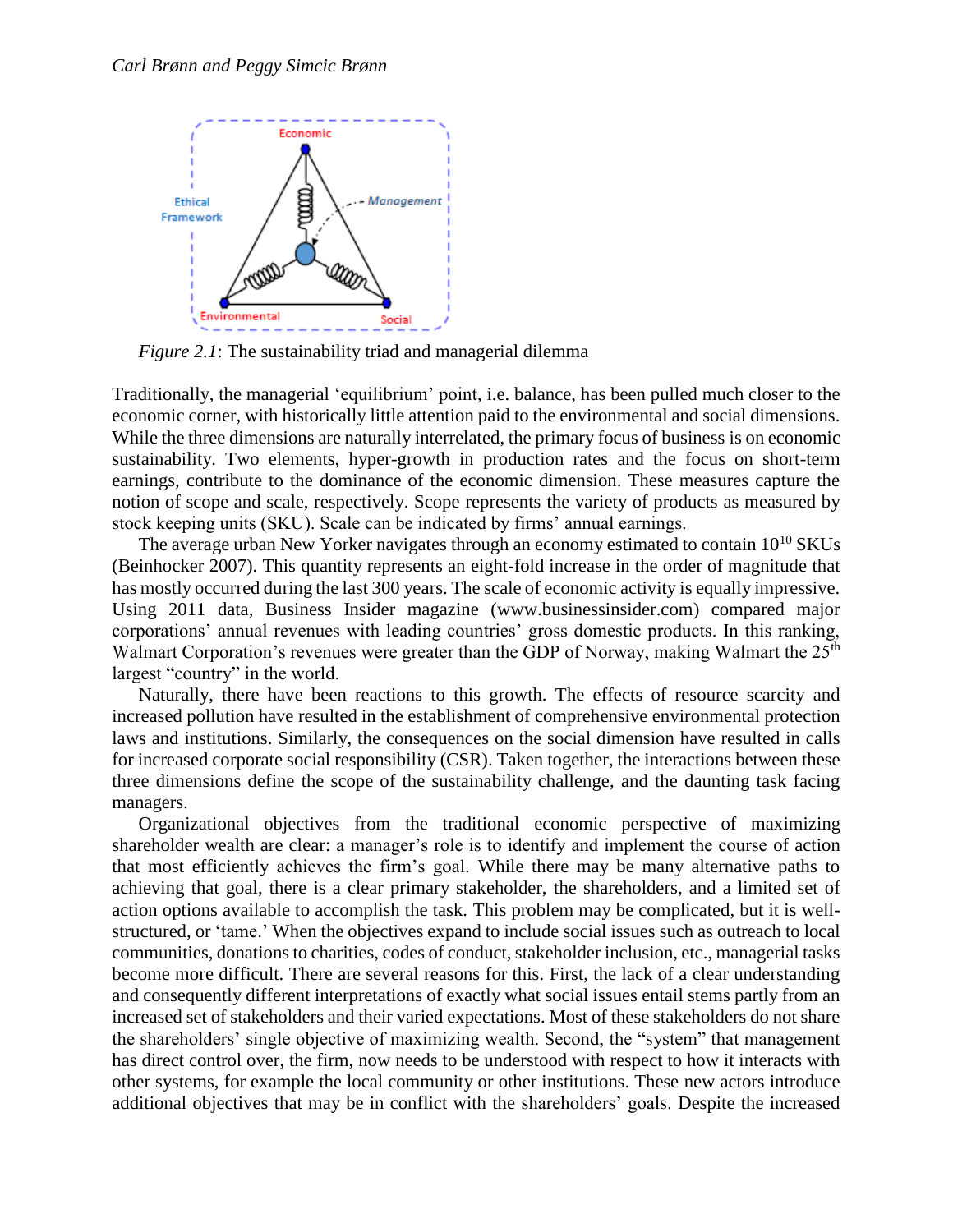complexity that social issues introduces, considerable progress has been achieved in adjusting business strategy to include it in managerial policymaking. The popularity and number of reputation measures is an indication that there is an emerging consensus on many important social performance measures.

The inclusion of the environmental dimension radically expands the complexity of the problem. While social issues in the form of CSR have the advantage of being conceptually closer to business activities, the traditional attitude towards the environmental dimension has been limited to seeing it only as a means to achieving an economic end. Extending the sustainability discussion beyond simply accessing resources to include ecological biosystems, with the attendant issues of biodiversity and the status of non-human stakeholders, introduces additional complications that are very distant from the managerial mindset and demands a view of sustainability within the special case constituting wicked problems.

#### **Sustainability as a wicked problem**

After almost 40 years, sustainability still defines itself by the statement of the UN World Commission on Environment and Development, Our Common Future (1987):

"*Sustainable development* is development that meets the needs of the present generation without compromising the ability of future generations to meet their own needs."

While this is an inspirational statement, the task of translating the spirit into strategy is not obvious. The absence of a more definitive expression of sustainable development has not been the fault of lack of effort. Writing in 2003, Parris and Kates (2003) reported that over 500 efforts had been devoted to developing quantitative indicators of sustainable development. They concluded that there were three primary reasons for the difficulty in achieving consensus: the ambiguity of the sustainability concept, the different purposes of measurement, and confusion over terminology and methods.

Given the nature of the sustainability challenge, these results are to be expected. This is because sustainability has all the characteristics of a class of problems called 'wicked problems,' first categorized by Rittel and Webber in 1973. They identified ten criteria that are associated with this type of problem, all of which sustainability satisfies. See Table 2.1, which illustrates how the entire range of wicked problem characteristics affects sustainability. For example, a wicked problem is one that, among other things, has no definitive formulation. This is true for sustainability as multiple stakeholders have different values and objectives on the subject leading to different views/definitions. Wicked problems have no stopping rule; sustainability is dynamic and the time horizon is indeterminable. Every wicked problem is a symptom of another problem: issues around sustainability are consequences of nested and dynamic nature of the multiple systems involved.

Furthermore, there are no unique, clearly best solutions for wicked problems. For sustainability, the entire concept of a solution is meaningless and needs to be replaced with an appreciation that working towards a less unsustainable state (Ehrenfeld 2005) is a continuous learning process.

The table also clarifies that stakeholders play a prominent role in wicked problems. The effect of multiple stakeholders, all of whom are embedded in their own systems, is the tendency for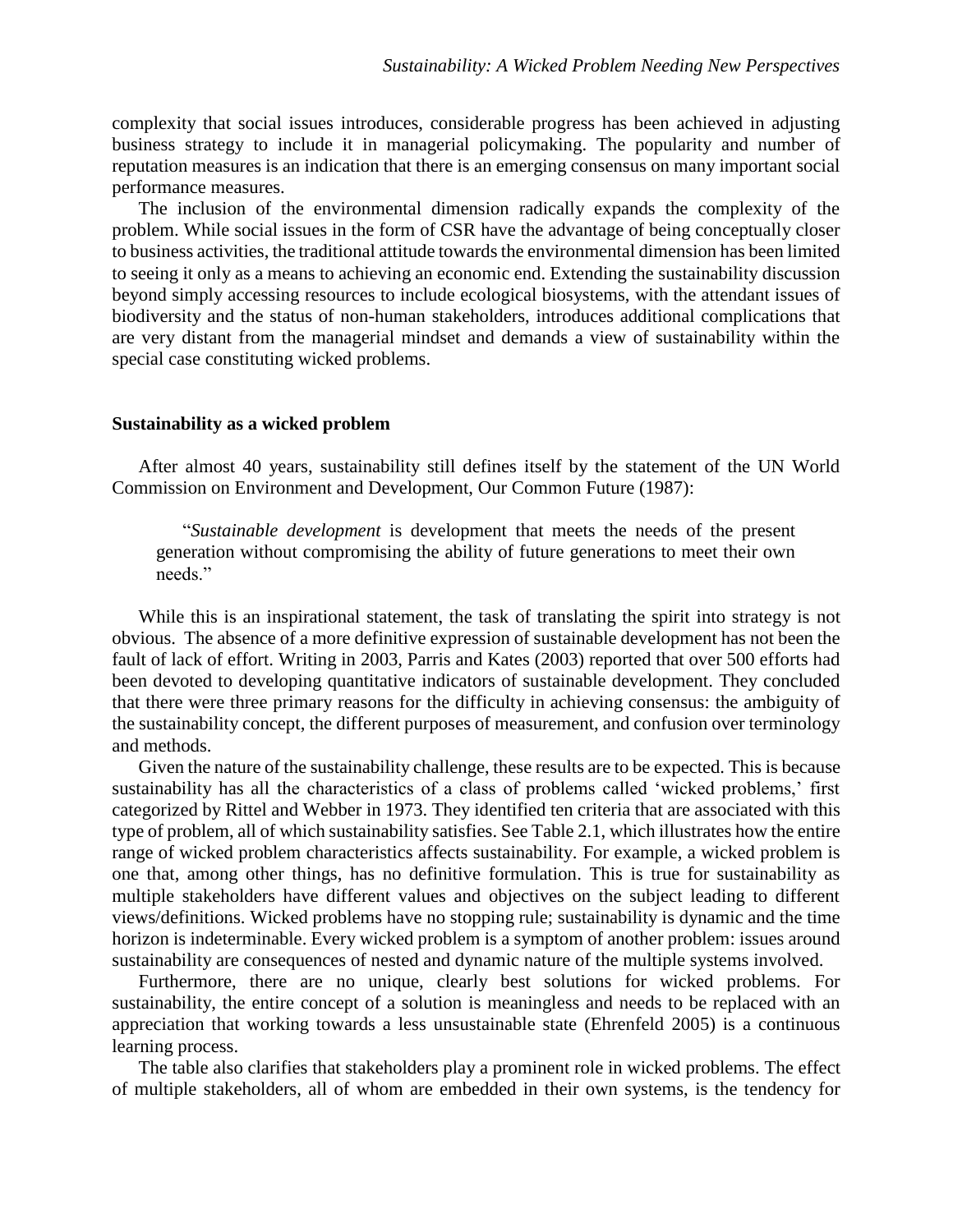everyone to be completely attentive to their own local needs, goals, and actions. This intense focus, in conjunction with a simplified, event-oriented problem-solving perspective, tends to blind both external stakeholders and internal decision-makers to the unintended consequences of their actions. The result includes counterintuitive behaviors and policy resistance as other affected stakeholders attempt to meet their own objectives (Sterman 2000).

| <b>Wicked Problem Characteristic</b>                                                                                                                                                                                                        | <b>Sustainability linkage</b>                                                                                                                                                                                                                                               |
|---------------------------------------------------------------------------------------------------------------------------------------------------------------------------------------------------------------------------------------------|-----------------------------------------------------------------------------------------------------------------------------------------------------------------------------------------------------------------------------------------------------------------------------|
| (from Rittel and Webber 1973)                                                                                                                                                                                                               |                                                                                                                                                                                                                                                                             |
| There is no definitive formulation of a<br>1.<br>wicked problem.                                                                                                                                                                            | A consequence of multiple stakeholders with<br>differing values and objectives.                                                                                                                                                                                             |
| Wicked problems have no stopping rule.<br>2.                                                                                                                                                                                                | The context is dynamic, composed of many<br>interacting systems operating under different<br>constraints, including decision-making time<br>horizons.                                                                                                                       |
| 3. Solutions to wicked problems are not true-<br>or-false, but good-or-bad.                                                                                                                                                                 | Many of the needed choices are sensitive to<br>the stakeholders' values and ethical<br>perspectives.                                                                                                                                                                        |
| There is no immediate and no ultimate<br>$4_{\cdot}$<br>test of a solution to a wicked problem.                                                                                                                                             | A consequence of the process focus.                                                                                                                                                                                                                                         |
| Every solution to a wicked problem is a<br>5.<br>"one shot operation;" because there is no<br>opportunity to learn by trial-and-error,<br>every attempt counts significantly.                                                               | A learning orientation is required, supported<br>by an analysis paradigm based on systems<br>thinking perspective.                                                                                                                                                          |
| Wicked problems do not have an<br>6.<br>enumerable set of potential solutions, nor<br>is there a well-described set of permissible<br>operations that may be incorporated into<br>the plan.                                                 | The complex interactions of social, ecological<br>and economic systems result in a high degree<br>of causal ambiguity, making standard<br>perspectives and approaches to decision<br>making less valid.                                                                     |
| 7. Every wicked problem is essentially<br>unique.                                                                                                                                                                                           | This places weight on the ability to learn and<br>to experiment because previous experiences<br>generally do not extrapolate to new<br>conditions.                                                                                                                          |
| Every wicked problem can be considered<br>8.<br>a symptom of another problem.                                                                                                                                                               | A consequence of the nested and dynamic<br>nature of the many systems involved.                                                                                                                                                                                             |
| The existence of a discrepancy<br>9.<br>representing a wicked problem can be<br>explained in numerous ways. The choice<br>of explanation determines the nature of<br>the problem's resolution.<br>10. The planner has no right to be wrong. | Different stakeholders' mental models will<br>selectively choose different information and<br>process them in accordance with those mental<br>models. There are no guarantees that these are<br>co-oriented (see Newcomb 1953).<br>The consequences can be dramatic for one |
|                                                                                                                                                                                                                                             | major stakeholder – people inhabiting the<br>planet.                                                                                                                                                                                                                        |

*Table 2.1*: Characteristics of "wicked problems" and their relationship to sustainability.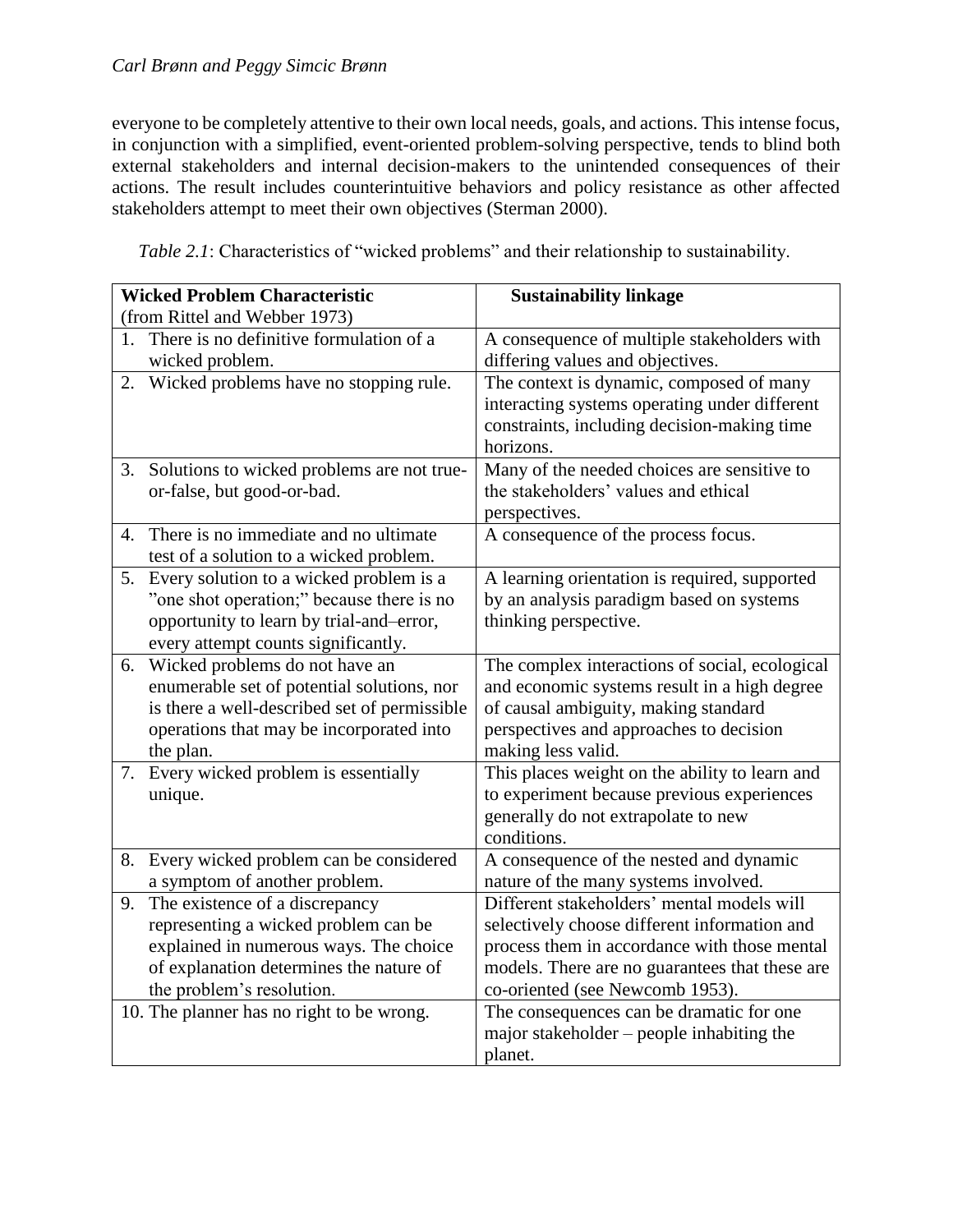By itself, a wicked problem presents decision-makers with unique challenges that do not exist in well-structured or tame problems. Structured problems have stable parameters, clearly defined boundaries, relatively few and homogeneous stakeholders, and relatively well-understood causal relationships. These all lead to a clearly recognized optimal solution. Wicked problems, in contrast, have no clear stopping point, due in part, to the presence of multiple heterogeneous stakeholders who have different and/or conflicting viewpoints and interests.

#### **Dealing with the wicked problem of sustainability**

As noted previously, sustainability is a complex, wicked problem due to two primary influences: 1) the relationships between the economic, environmental, and social dimensions shown in Figures 2.1, and 2.2) the presence of multiple heterogeneous stakeholders. The relationships between the economic, environmental, and social dimensions are not simply complicated, as represented by the number of elements in each dimension, they are complex. Removing one dimension has enormous impacts on the others. As noted by Levin (1999), "removing one such element destroys system behavior to an extent that goes well beyond what is embodied by the particular element that is removed." (p.9)

The second influence is the presence of stakeholders (referred to as 'agents') in the systems that make up the three dimensions. In general, agents are individuals or entities that have the ability to collect and process information and adapt their behavior in ways that enable them to maintain desired conditions (Beinhocker 2007). For example, in the economic system are investors and customers, the social dimension comprises communities, activist groups or employees, and the environmental system comprises various kinds of ecosystems (marine, arctic, woodlands, etc.). Sustainability arises from the interactions of these numerous types of dynamic systems. The existence of these sometimes opposing 'agents' require organizations to be adaptive, to be able to change over time.

Simply put, these are all dynamic systems that, according to their internal logics, attempt to harmonize with their external environments. That is, they seek an equilibrium state. In the absence of competing external influences this state is generally achieved. Sustainability considerations arise when the success of one system comes at the expense of another one. Within each of the three dimensions this competition is resolved either by accommodation or by extinction of the weaker system. This is clearly seen in the economic dimension, where it is encouraged through market competition, and in the environmental sector with predator-prey dynamics. It is also found in the social sector with the rise and fall of philosophies and religions. However, when the whole system, comprised of all three dimensions, are intimately connected and mutually reliant on each other, then accommodation is the only permissible outcome. As there are many subsystems under each dimension that are involved in this world, a single stable equilibrium does not exist. Consequently, the desired 'sustainability state' will continuously shift in response to the innumerable individual local actions taken within each dimension. The main driver is, of course, the overwhelming dominance of activities within the economic dimension and their effects on the whole.

A complex system, as described above, that can change its structure and behavior over time in response to changes in its environment is a complex *adaptive* system (CAS). While many of the principles and theory of CAS developed in the physical and natural sciences, Eidelson (1997)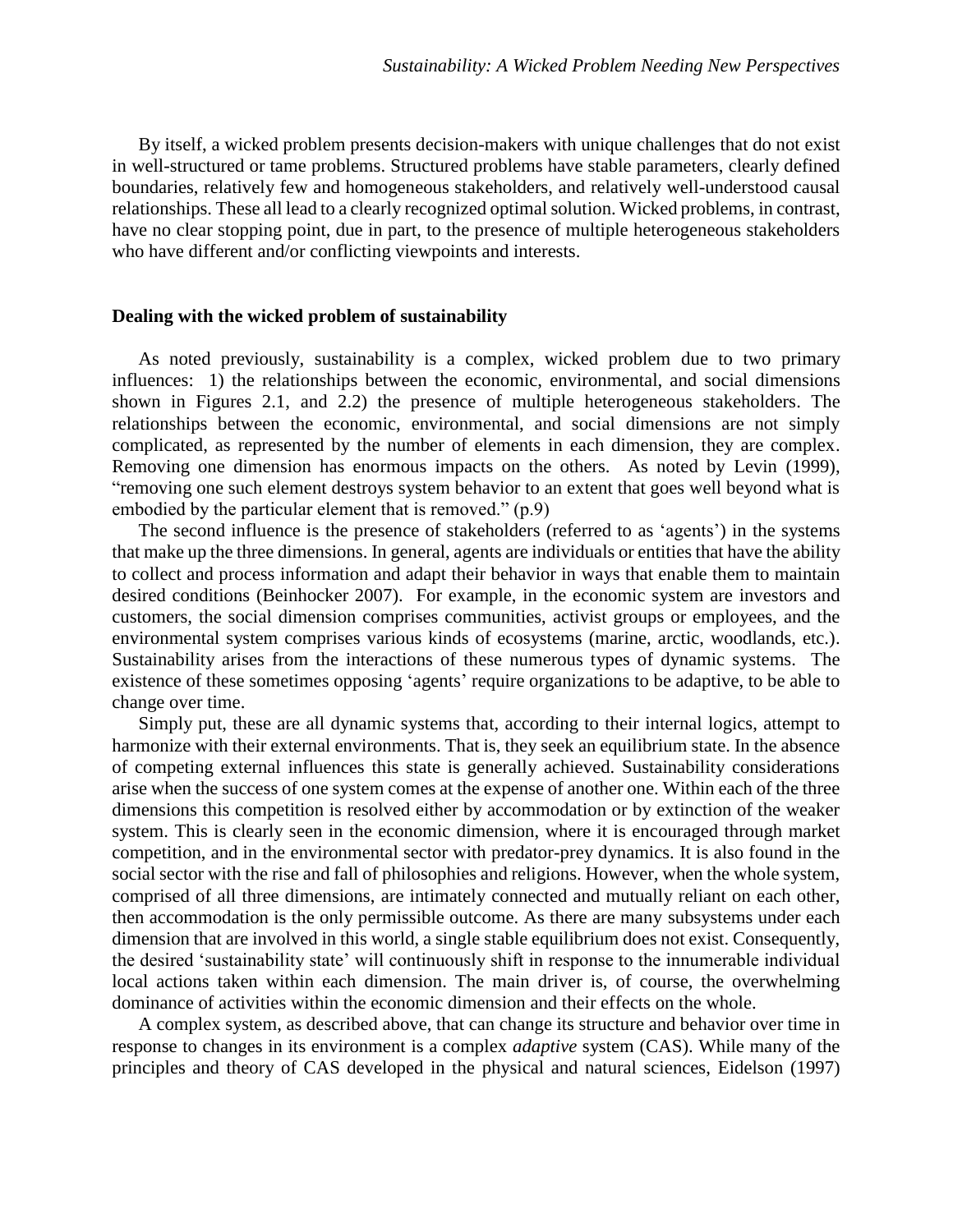provides a review of applying the CAS perspective in the behavioral and social sciences, of which management theory is a part.

Applying the CAS perspective to the wicked problem of sustainability suggests a way to engage with the multidimensional aspects of organizational performance. As noted by Clemente and Evans (2014), "wicked problems take root and flourish precisely because they exist in a complex system that adapts to internal and external changes, and therefore wicked problems and complex adaptive systems are complementary frameworks of analysis" (p. 5). The complex adaptive systems view, however, is not a single encompassing theoretical perspective. It describes a worldview that enables business organizations to improve their mental models of how their activities affect the broader world of social and ecological stakeholders. The deeper understanding provided by the CAS approach can contribute to aligning business strategies with the realities of the natural and social worlds that lie beyond the firm's traditional boundaries.

#### *Survival strategies and fitness landscapes*

Organizations can no longer survive by simply adapting to today's world (landscape) or forecasting the future based on the current situation. New survival strategies are needed and these can only be developed through application of different mental models. In the case of sustainability, radical innovation is an imperative if the vision of the UN Agenda 2030 is to be met. The CAS view offers a way to map potential survival strategies that are available to the system through the concept of a *fitness landscape* (Kauffman 1995).

A fitness landscape is an abstract representation of the search space in an optimization problem. Graphically it has the appearance of a topographical map, as shown in Figure 2.2. The optimization problem here is that of developing business strategies for the economic dimension that are compatible with the needs, constraints and goals of the social and ecological dimensions. Every business strategy traces a path through the landscape that is defined by the three dimensions. Similarly, activities in the other dimensions also define paths through the common landscape. The fitness landscape brings out the differences in the so-called fitness of a solution to the problem under study. Those solutions that are better than others are higher on the landscape. In the case where an optimal solution does exist, it will be the highest point on the landscape where the height of a peak indicates the fitness of the system: the higher the peak, the greater the fitness.

In the search for sustainability there is no one optimal solution and the best solution at any point in time will not necessarily be best the next time. Thus, the managerial task is that of engaging with a complex process in the hope of improving the situation. The task is wicked, in part because there is no end in sight, but also because there is no agreement on what is an acceptable solution (despite the optimistic words of the UN 2030 agenda) and actions taken now will likely create new challenges in the future.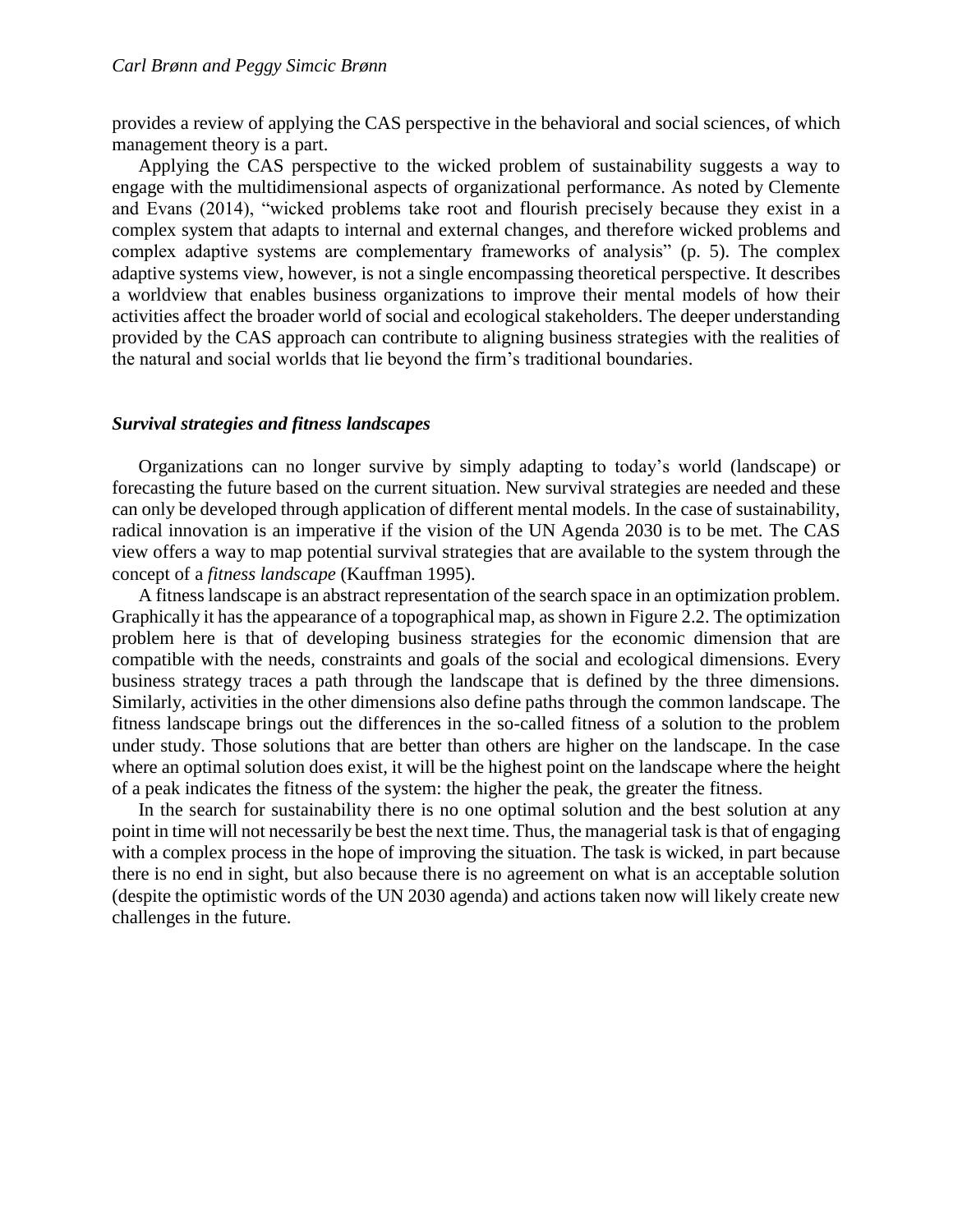

*Figure 2.2*: A fitness landscape (Adapted from Chan 2001)

The development of a system and its evolution can be seen as a journey through a fitness landscape in search of the highest peak that provides greatest fitness and thus the greatest chance for survival. In this journey, it is possible that the system becomes stuck on the first peak it encounters. This represents a local optimal fitness level that is better than any of the nearest neighboring peaks. However, this local peak may not be the best possible survival strategy because, over time, conditions may change enough to require a new strategy. If the system uses an incremental improvement approach, then it may not be possible to find better peaks that are farther away from the current location. The alternative is to "jump" away from the current state to distant regions in the landscape. These strategies correspond to the strategic business management approaches of exploitation and exploration (March and Simon 1958), respectively.

A complicating feature of the fitness landscape of a particular problem is that the landscape is also affected by the actions of other systems. Systems within the sustainability dimensions continuously change in response to internal and external influences. To the extent that the various subsystems are interrelated, the systems' landscapes coevolve and mutually affect their fitness. There are no optimal fitness solutions but despite the complications resulting from the interaction of multiple complex adaptive systems, there is frequently considerable order in the world; whether it is the biological or the social worlds.

#### **Challenge of mental models**

Management's basic purpose is to ensure the continued success of the organization by planning, directing, organizing and coordinating activities in the fitness landscape. The additional challenges imposed by demands for sustainable performance requires a re-evaluation of business strategy. Additionally, the new features in the business environment are such that incremental strategic changes will be insufficient to assure long-term success. Incremental changes imply only small scale adjustments from an existing strategic position. This approach to decision making implies that the underlying basis for the decision has not changes. That is, the mental model has essentially been unchanged by feedback from previous decisions.

In his studies of decision making behavior, Simon (1957) formulated the concept of "bounded rationality" to describe the effect of the limited capacity of the human mind to access and process the enormous amounts of information that define many types of complex problems. In such cases,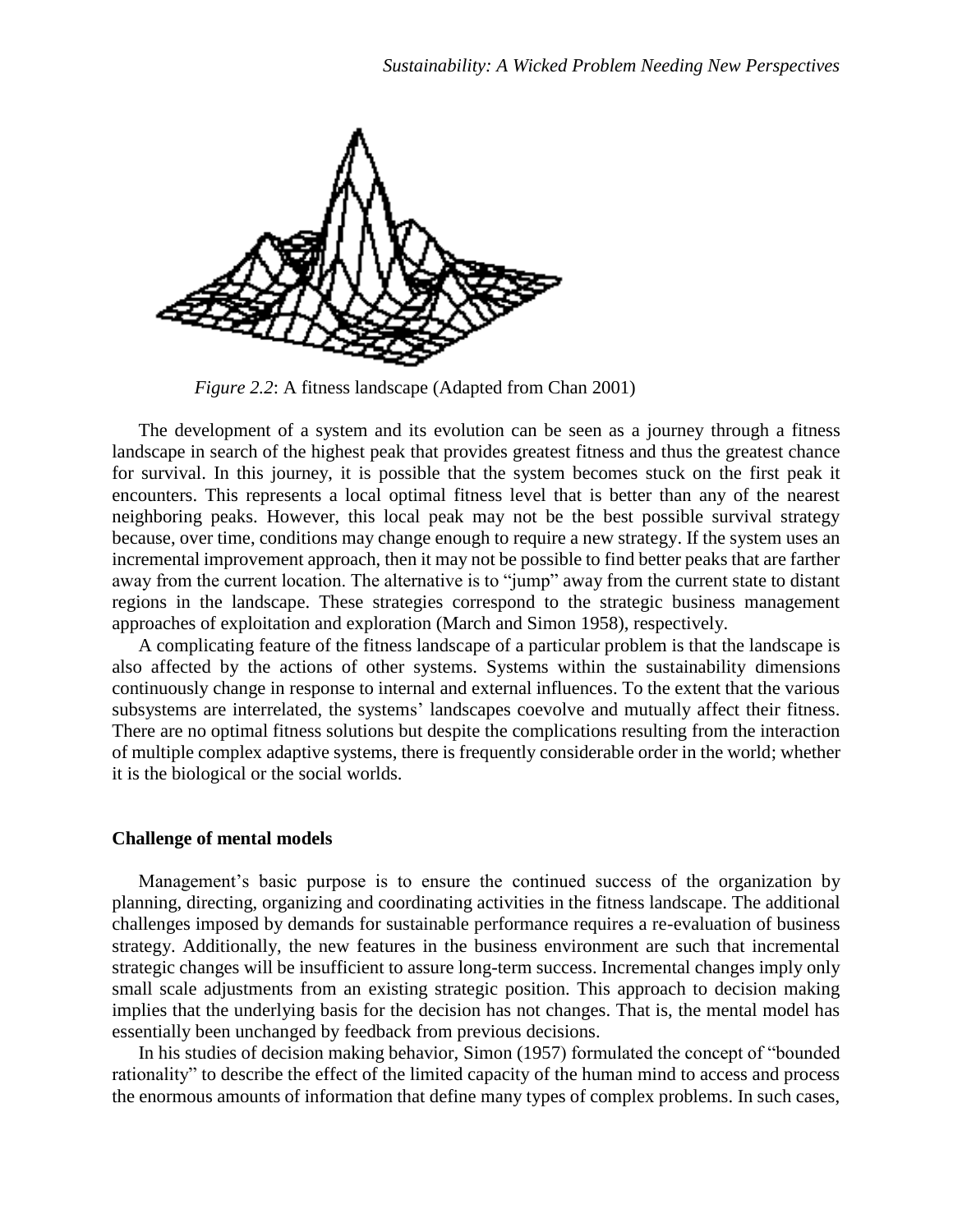the decision maker relies on simplified models of reality, called mental models, as the basis for structuring, diagnosing and taking action. Mental models are influenced by, for example, education, experiences, social roles and culture and assumptions regarding the cause and effect relationships relevant for the problem. As models, they are by definition wrong, but they can be useful (Box 1976). They are simplifications that enable people to function in a seemingly rational manner (see Argyris and Schön (1978) for a comprehensive discussion).

In 1958, Ashby formulated the "law of requisite variety" for complex systems. This law has several interpretations, but the most direct is that a model system or controller can only represent or control something (the focal system) to the extent that it has sufficient internal variety to represent it. In managerial terms, the controller (manager) must have a mental model (the 'model system') that includes all of the relevant aspects of the system to be controlled in order to be effective. The consequences of Simon's observations is on the decision maker's limited cognitive attributes implies that she must rely on simplified models of the situation. Ashby's focus is on specifying the requirements for the content of the manager's mental models in order to be able to control the system.

Many factors shape mental models, but organizational culture and education are key drivers that influence individuals' worldviews. Mental models encompass the decision-maker's understanding of causality in the situation, as well as the underlying assumptions and beliefs. For example, if the dominant organizational mental model does not include elements from the nonbusiness sustainability dimensions then one cannot expect effective organizational sustainability performance. For example, in cases involving environmental management, the prevailing mental models of key stakeholders may not be helpful. The relationship between business and environmentalists is frequently complicated as a result of each stakeholders' mental models being in complete in fundamental ways by not recognizing the mutual dependency of the economic and environmental dimensions. Environmentalists often do not acknowledge the importance of the market in making things happen; economists frequently have unrealistic assumptions regarding natural resource availability being only a function of price.

Consistent with the notion of systems leverage points (Meadows 1997), the most effective method of ensuring significant systemic change is through changing the mindset or paradigm (mental models) from which the goals, rules and feedback structures that drive the system to be controlled are derived. Adopting the CAS perspective enables development of richer models of the relationships among the sustainability dimensions. Figure 2.3, below, relates different levels of abstraction with the theoretical perspectives that are commonly applied to organizational strategy and policy making. The theorizing perspectives are essentially formalized mental models of organizations. The range of application to organizations provided by the Complex mode indicates that this perspective supplies the requisite variety needed to inform managerial mental models.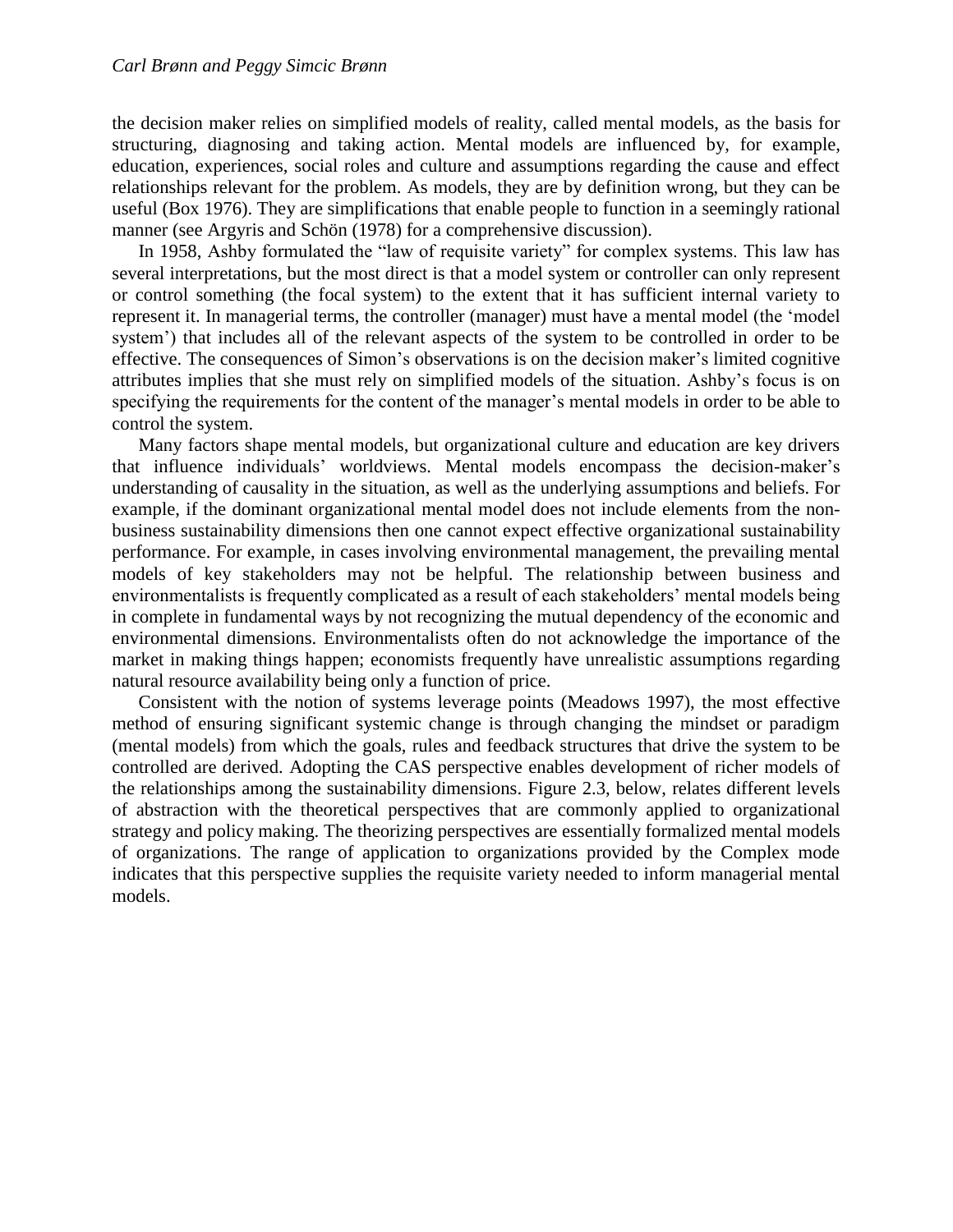

Perspective in theorizing about sustainability

Increasing focus on interactions and system-level characteristics.

*Figure 2.3*: Organizational abstraction and theories of sustainability (adapted from Colbert (2004) and Sanchez and Heene (1996))

Figure 2.3 shows how the complex adaptive systems perspective differs from the more traditional business modes of theorizing about organizational strategy and change. The theorizing perspectives and the levels of abstraction that frame the figure identify a continuum of issues that distinguish important aspects of the organization's sustainability challenge. The continuum of theoretical perspectives spans the range from static reductionist theories (the Universal mode) on to the higher-level systems thinking model (the Complex mode). The other continuum combines the issues of dynamic response time of the system to perturbations and the causal ambiguity associated with different levels of abstraction, or organizational hierarchy. Conceptualizing the dimensions in terms of complex adaptive systems provides a common language with which to investigate the interactions among the sustainability dimensions.

As the level of abstraction increases, the nature of causality becomes more ambiguous due to the increased complexity of additional elements and their interrelations. The system's dynamic response time also increases. For example, it is much easier and quicker to make a production line change than it is to modify an organization's culture. In the former, there is no question about how a technical process functions and replacement is a physical operation. Changing an organization's culture, on the other hand, cannot be described in a handbook or through a set of equations.

High level organizational change, on the other hand, is shrouded in causal ambiguity that opens for multiple, plausible interpretations of the causal relationships. Achieving a useful degree of agreement on the essential relationships is a delicate negotiation process, even when there is general agreement on the objectives. When the stakeholders' goals are contested and possibly in conflict, the process is elevated to an entirely different level. The change processes needed for systemic improvement now involves psychological process (See, for example, Flood and Carson (1993) and Casti (1990) for overviews of methods for working with complexity.).

### **Leadership for sustainability using CAS**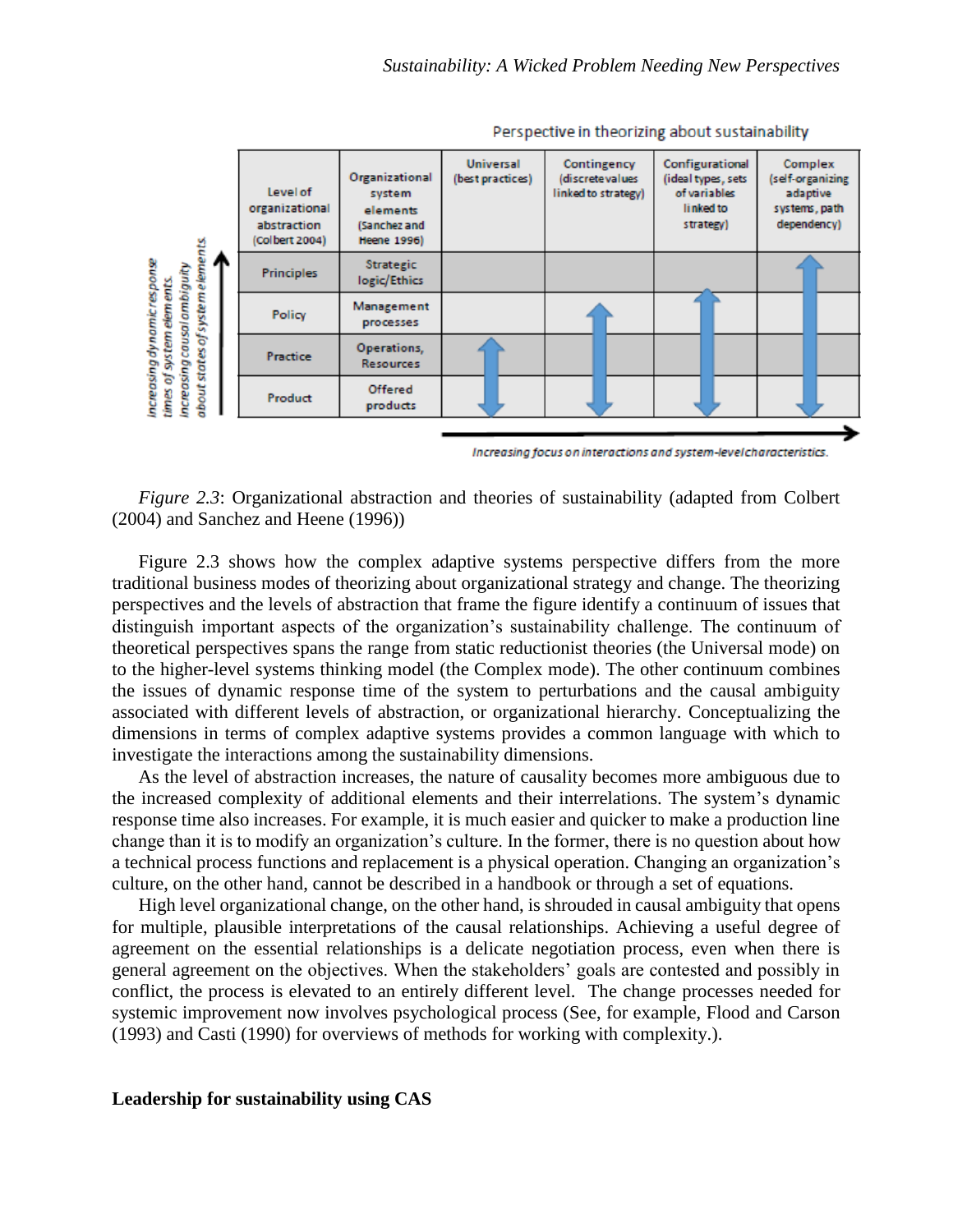#### *Carl Brønn and Peggy Simcic Brønn*

Taking a CAS perspective on leadership is a relatively new approach where there is less reliance on managerial authority derived from formal hierarchical structures. Leadership that is confined to 'working within the system' is restricted by the formal rules and structures of the organization and consequently will not be as influential in shaping the firm's behavior. The independence from direct formal authority suggests that distributed CAS leadership may directly influence the emergence of new behaviors in the adaptive organizational system.

Schneider and Somers (ibid: p. 356) compare the term leadership and leader: leadership is used to "connote the often indirect, catalytic process within organizations – which might be performed by people in rotation or in tandem – to the term 'leader,' which might falsely signal that there are individual and positional factors that strictly distinguish leaders from others."

Management and leadership needed for engaging in the wicked problems of sustainability place new demands on the individuals responsible for these functions. Leadership and sustainability in organizations entails finding a balance between exploiting existing organizational competencies and competitive advantage, on the one hand, and exploration of new "territory," on the other. The exploitation strategy prioritizes the short-term time horizon and the status quo. Exploration is riskier in that its time perspective is longer, the outcomes more uncertain, and the existing organizational skills may no longer be an advantage or even relevant. At worst, they may be counterproductive to the goal of improved performance. Exploration breaks with the status quo and often generates internal resistance to change.

The 'roads,' or strategies, to improved sustainability performance involves the search for a higher peak in the fitness landscape. Since the Industrial Revolution the economic dimension, represented by business organizations, has found a relative peak in the sustainability landscape and expanded rapidly to take advantage of the benefits afforded by that location. Conditions have changed, however, due to a confluence of many factors and forces that indicate the need for change, which will require a leadership style that is compatible with this challenge. The historical success of strategies based on the priority of the economic dimension makes it very difficult to break out of this type of behavior. Regardless of the diversity and individual differences exhibited by business organizations, their overall behavior is generally similar. This similarity condition is called an 'attractor.' Given an organizational intervention (merger, acquisition, etc.) that changes the state of the organization, there will be a period of behavior, a path, which differs from the preintervention patterns. This transient period ends when the organization returns to its 'normal' behavioral state. The final state may differ from the initial condition, but it will still conform to the conditions imposed by the larger economic system within which the firm operates. An attractor is said to have steep walls if it is difficult to escape from the conditions that define it. The cumulative effects of economic performance on the other dimensions have made it impossible to ignore the larger set of relationships. Stakeholder awareness and actions have introduced the need for broader measures of system performance. The triple bottom line accounting and management tools like the balanced scorecard have broadened the set of state variables that are relevant for monitoring organizations. Introducing these variables has the effect of making the attractor walls less steep, thus easing the transition to alternate attractors that include variables from the social and environmental dimensions.

The leadership requirements in the transition from one attractor to another, seeking a higher peak in the fitness landscape, was described by Metcalf and Benn (2013) as a process of influence, following Yukl's (2001) definition of leadership. Unlike the traditional understanding of leadership as being associated with individual actors in hierarchical positions, the complex adaptive systems view is that leadership can be distributed among the agents involved with the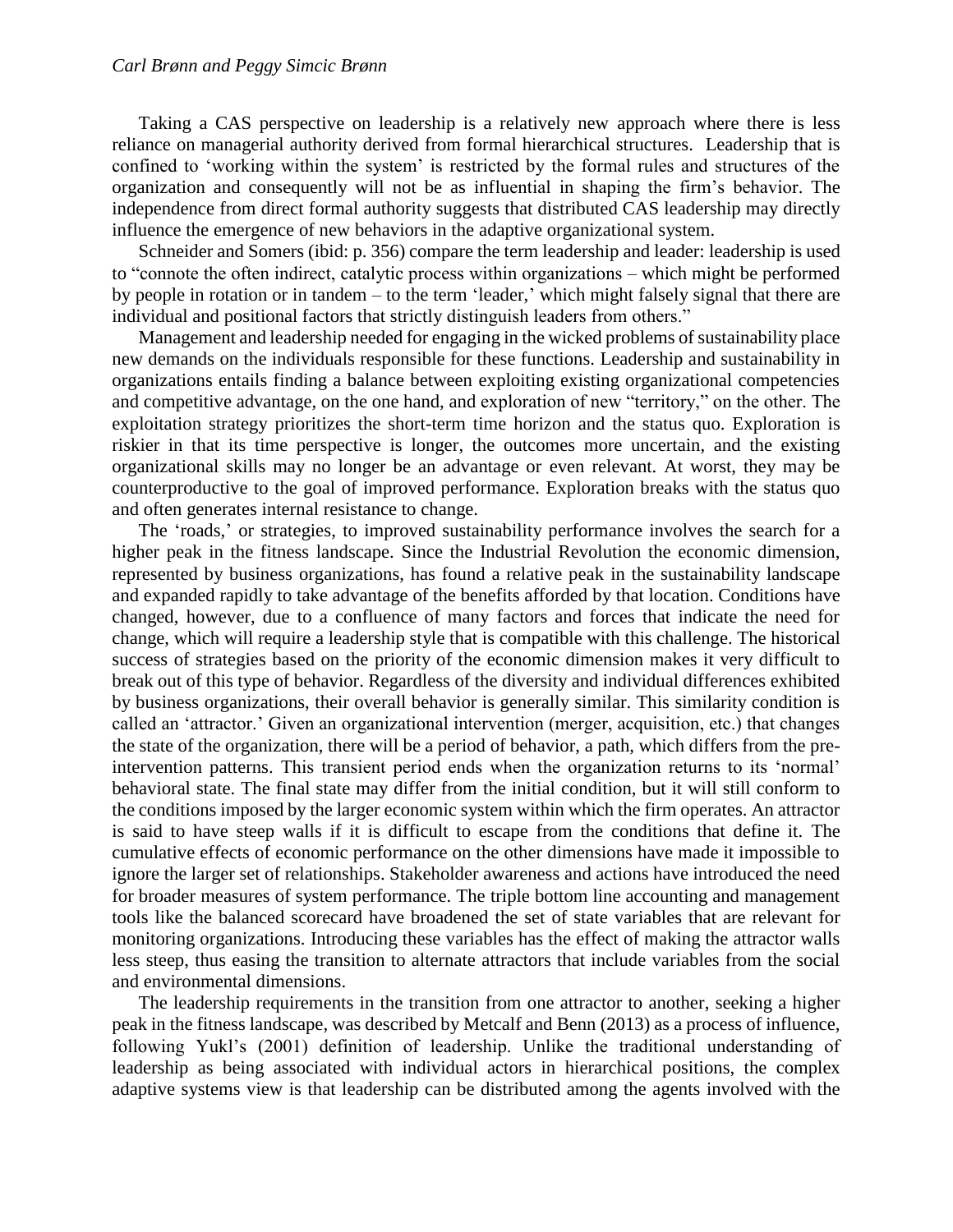system. These agents can be internal to the focal system, or external to it, such as stakeholders from other affected systems.

Metcalf and Benn's leadership theory involves the transition from the initial attractor, which is based on the logic of leadership of convergence and system stability achieved by social structures and rules. In this condition, the dominant strategy is likely based on exploitation of hard-earned organizational competencies. As conditions defining the system become more untenable, either through declining performance on normally accepted state variables or by the recognition and acceptance of new variables that were previously ignored, the need for change becomes more apparent. Eventually, the previous attractor becomes easier to escape and the search for a new attractor basin is initiated. Key in this phase is a leadership style that focuses on variety and innovation. This requires a strategy that emphasizes experimentation.

Finally, a new 'normal state,' paradigm, is found. Business strategies that are compatible with the new paradigm will represent higher peaks in the fitness landscape. This new resting place will be characterized by an expanded set of state variables that will include elements from other sustainability dimensions. In this state, a new leadership orientation is needed. This one will require a focus on providing a new unity and consolidation. Throughout this dynamic process it is crucial to recall that the organization must continue to create value for its customers. The redesign process can be likened to the problem of rebuilding an airplane while it is flying. Stopping is not an option.

One of the central insights regarding managerial engagement from seeing the sustainability challenge as a wicked problem is the focus on the process. There is no optimal solution, nor is there a static solution. In addition, given the vast number of stakeholders, the likelihood of achieving a consensus with respect to what constitutes a sustainable state is very small. Consequently, the organization and its leaders should encourage an active learning environment within their organizations.

Learning is a dynamic feedback process that involves choice, action, observation, reflection, and choice. There are two modes by which learning takes place (Argyris and Schön 1978): single loop and double loop learning. Single loop learning disconnects decision-makers' mental models from the feedback loop. The result is that discrepancies between observations and expectations are resolved by incremental actions. The guiding mental model is unaffected by the differences and not updated in line with experience. Double loop learning actually involves testing and updating the mental model as anomalous observations are detected. This process of revising the mental model expands the range of options from which to select. For a competitor, the resulting behavior may be radically innovative, and different, and difficult to predict. This contributes to organizational fitness.

The organization's ability to reflect on its worldview and make changes is the key element for surviving and flourishing in a wicked problem environment. Experimentation is a basic characteristic of double loop learning organizations. Successful learning is a function of having both an organizational culture that supports learning and managerial and leadership capabilities that facilitate the learning process (Nevis, DiBella, and Gould 1995). Among the specific facilitating factors, two stand out as having specific relevance for the leadership function. The first is to develop a climate of openness in the organization. This involves sanctioning and encouraging debate and conflict as acceptable ways to address and resolve problems. In this way, encouraging a climate of openness contributes to involving all organizational members to become engaged in the transition from the old to the new attractor, and enhances the experimentation required during the transition.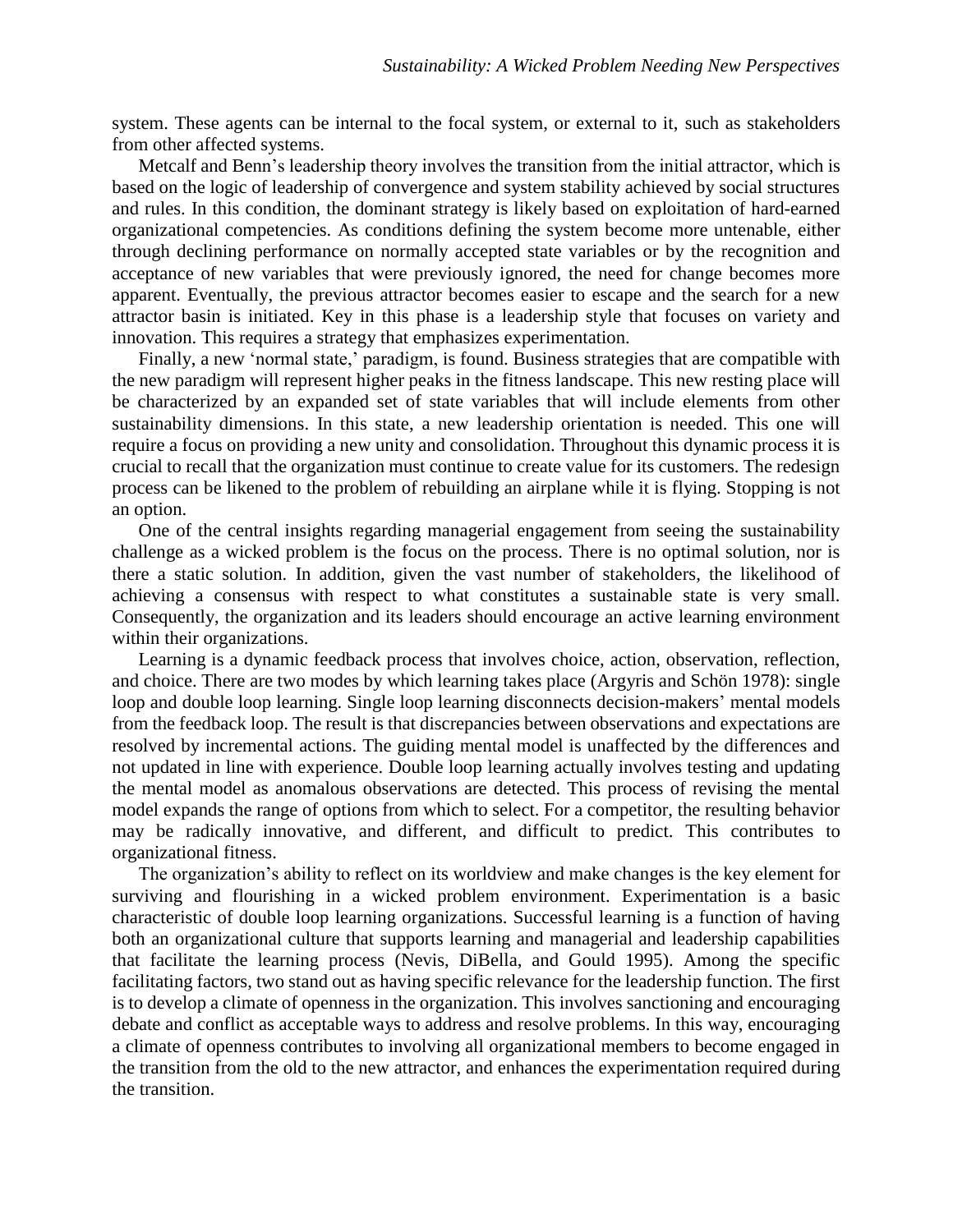The second factor is having an involved leadership who interact frequently with organizational members and who are engage actively with the transformation process. Together these factors enable the development of the distributed leadership style that characterizes systemic leadership in complex adaptive systems.

#### **Communication**

Metcalf and Benn (2013) make the point that leading successful sustainability strategies or initiatives in organizations requires managers 'of extraordinary capabilities' (p. 381). One of these is the capability to engage groups both internally and externally, essentially by being a bridgebuilder and interpreter. The interpreter role includes, among other things, linking through what the authors call stakeholder interviewing. Viewing sustainability as a wicked problem also emphasizes a much more active role by leadership in engaging with many and varied stakeholders through negotiating and effective communication. This implies additional extraordinary capabilities for interpersonal communication.

Communication comes from the latin *communicare*, to make common, to share. It is the activity of conveying information through the exchange of thoughts, messages, or information, as by speech, visuals, signals, writing, or behavior. The interpretive view of communication sees it as a meaning-based process of coordinating and organizing actions. Communication is a dynamic process: the meaningful exchange of information between two persons or a group of people. People interact with and through symbols to create and interpret meanings (Wood 2013) in a systemic process. Organizational communication as a field assumes that organizations are fundamentally communicative creations. This is because organizations are "social units of people systematically structured and managed to meet a need or to pursue collective goals on a continuing basis", (Shockley-Zalabak 2012). It focuses on general communication processes and dynamics within organizations.

Management communication fundamentally deals with how managers/leaders develop and disseminate knowledge. Focus is on how they as individuals build relationships with employees, with other managers and with important external organizational stakeholders. Objectives of management communication include developing a shared vision of the company/organization, establishing and maintaining trust in leadership, initiating and managing change processes, and empowering and motivating employees. It demands understanding of the importance of the movement of information and the skills that facilitate it, in addition to understanding language and the power it has. Management communication is seen as developing into leadership communication when individuals are able to use communication to create visions, to motivate, to instill new cultures, and to mobilize and focus energies (Shockley-Zalabek 2012).

Mintzberg (1973) suggests that managers are almost constantly engaged in communication; most managerial roles are communication roles and all roles have communication elements. Interpersonal roles include those of figurehead, leader and liaison. The informational role is that of monitor, disseminator and spokesperson, and the decisional role comprises entrepreneur, disturbance handler, resource allocator and negotiator

Leadership and management communication also "influences decision-making, transmits communication rules and contributes to the shared realities that becomes the organization's culture or cultures helps organizational members" (Shockley-Zalabak p. 213). It also helps organizations in setting priorities and determining what is needed. Management communication is tightly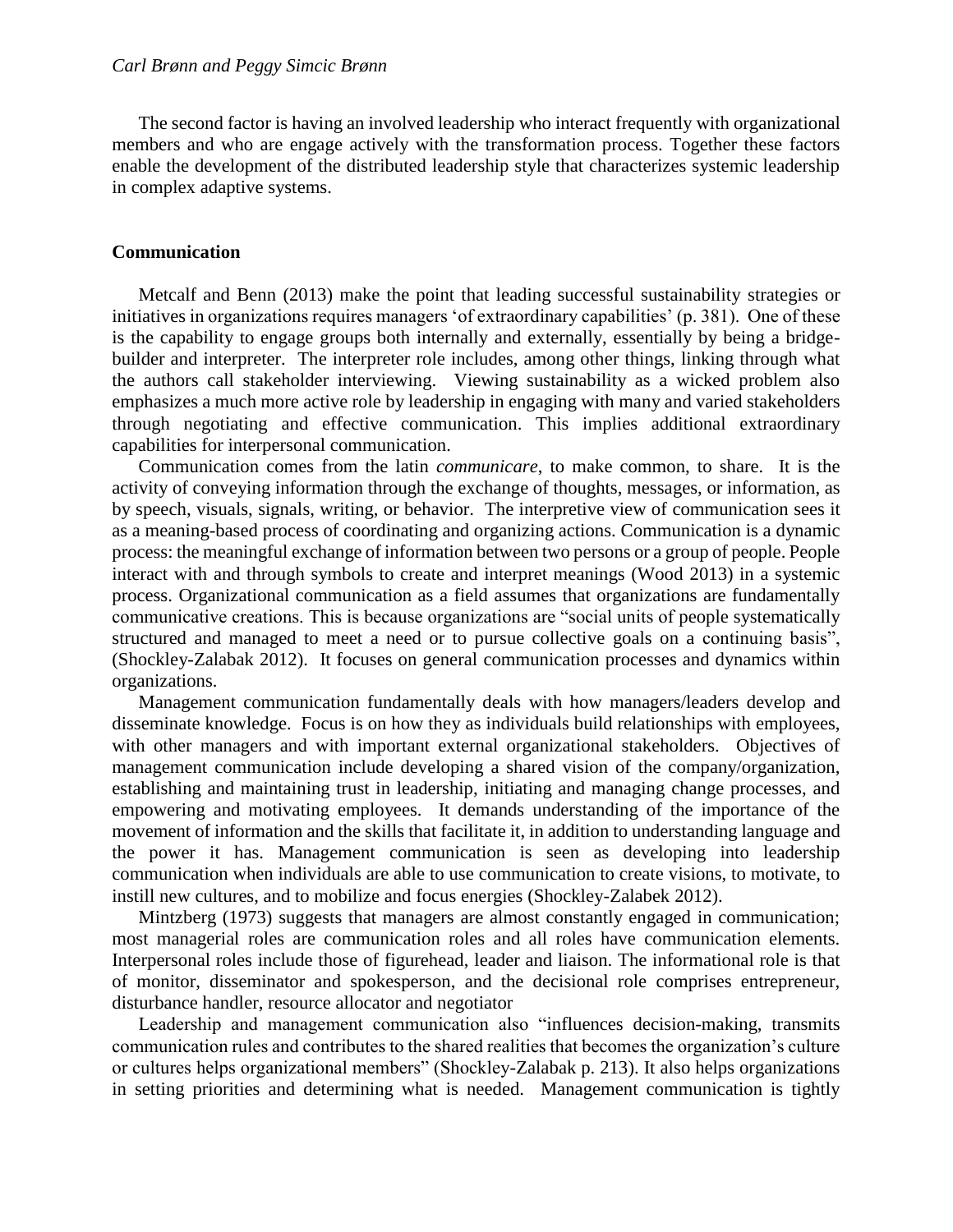associated with theories of leadership and management, and personal traits, preferences for leadership styles or approaches, and responsiveness to leadership requirements have an enormous impact on managers' communication effectiveness and in the end the outcomes of their leadership.

Leadership style and communication that promote common understanding does not just happen. Leadership style and organizational success are tightly coupled with studies of organizational and leadership communication. Of fundamental importance is the notion of mental models, essentially a personal theory of how things work. Influential models include stakeholder theory, Argyris and Schön's mutual learning, and McLeod and Chaffee's (1973) co-orientation model. Lastly, because, we will look at the communication function and its role in supporting organizational leadership with respect to different aspects of sustainability.

McLeod and Chaffee's (1973) coorientation model illustrates the need for mutually beneficial communication. A coorientational approach includes four points of analysis: (1) the organization's view, (2) others' views (3) the organization's perception of others' views, and (4) others' perception of the organization's view. The interaction between these variables creates three measures of coorientation – agreement, accuracy and congruency. "Agreement" indicates the degree to which the organization's view matches the stakeholder's view. "Accuracy" indicates the degree to which the organization correctly perceives the stakeholder's viewpoint, and vice versa. "Perceived agreement" (or "congruency") is the degree to which the organization's view matches its perception of others' viewpoint, and vice versa.

Dozier and Ehling (1992) suggest four co-orientation states: a state of true consensus, a state of dissensus, a state of false consensus, and a state of false conflict. True consensus exists when both parties have a similar understanding and agree on their view or evaluation of the issue discussed. Dissensus occurs when the parties hold conflicting views and are aware of their differences. A false consensus exists when the leader believes that a stakeholder agrees with him/her when in fact they do not. Managers may believe that someone defines something the same way they do, when in fact they do not. The same is true if stakeholder mistakenly believes that the firm leader holds the same view that they do. Similarly, this state also exists if both mistakenly believe that they agree on an issue when in fact they do not. A state of false conflict exists when the leader and stakeholders believe that they disagree on an issue, policy or action, when in fact they agree. The coorientation model helps to remind organizations to check whether their perception of their stakeholders' views is accurate – or not. Those who take the trouble to check often find lack of accuracy between their perception of what the other party thinks and the actual position of the other party. This is when the need for better and more effective communication is revealed.

The danger in complex situations is that people have the natural tendency to assume that others see the situation in the same way as they do. This phenomenon is why the co-orientation model is useful; it clearly identifies the various states of misinformation that can arise between two or more agents (stakeholders) who do not clarify their interpretations of a complex situation of common interest. At the heart of the co-orientation framework is the notion of mental models (Senge 1993) and the recognition that in order for any interaction to be effective, these models must be 'oriented' properly (Brønn and Brønn 2003). The ability to communicate with others who share similar mental models and understandings of the world is easier than communicating with someone who does not share a common conceptual structure. Not having a common starting point on important factors leads to misunderstandings and disagreements between the communicating parties. However, the simple fact of having similar mental models in no way guarantees that this model is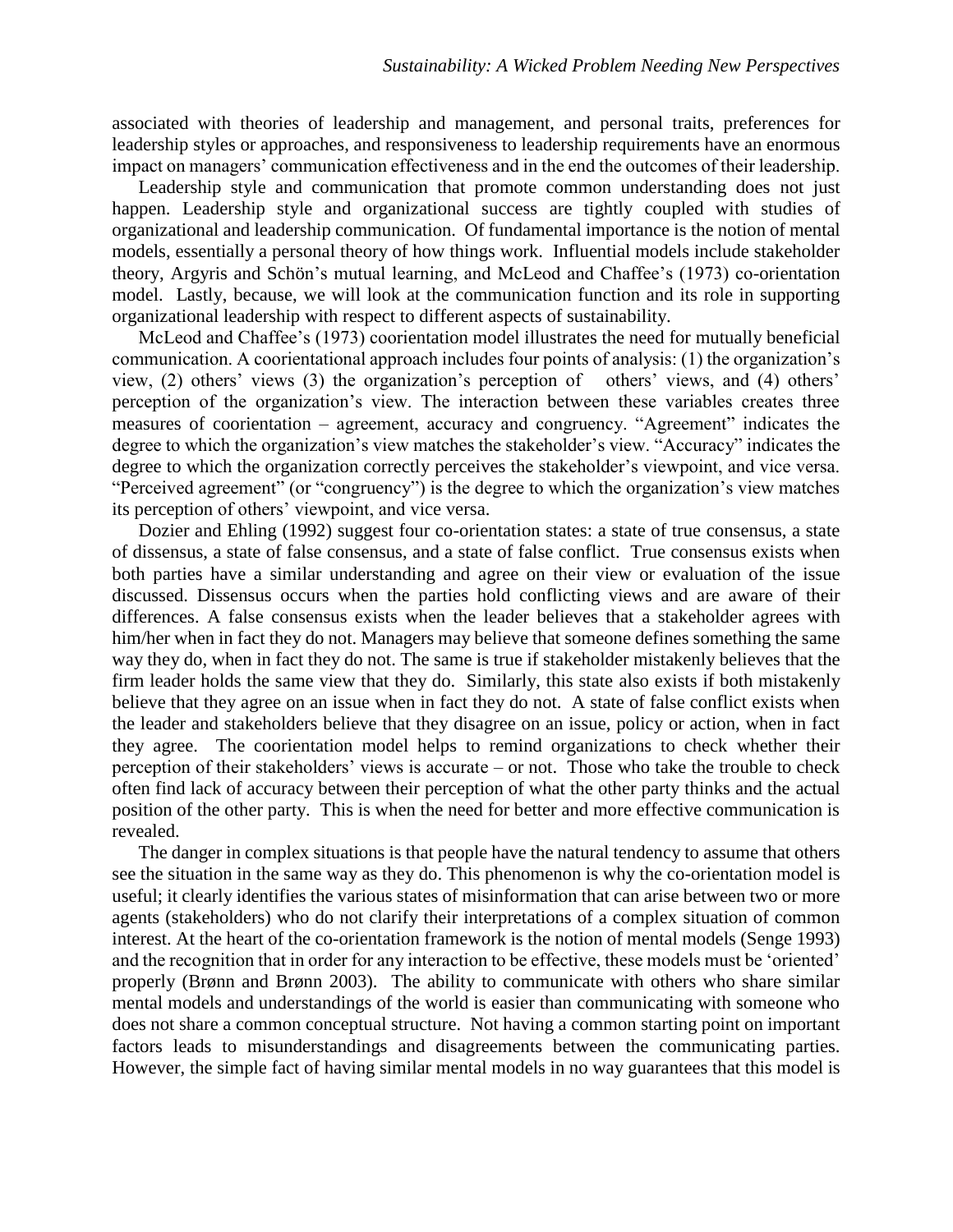'correct', i.e. a true representation of the situation. It only ensures that there is similarity in the conceptual structures that organize the world, the individual's particular world-view.

Three specific communication skills that enable communication managers to engage stakeholders in a meaningful dialogue, and thereby enhance the effectiveness of the organization's communication efforts are reflection, inquiry and advocacy (Brønn and Brønn 2003). Reflection is an internally focused skill whose objective is to make the practitioner more aware of his or her own thinking and reasoning processes. Inquiry engages the two parties of the communication process in a joint learning process where the objective is to understand the thinking and reasoning processes of the other party. Advocacy is the process of communicating one's own thinking and reasoning in a manner that makes them visible for others. The reflective communicator seeks to find a balance between inquiry and advocacy. Too much advocacy results in one-way communication with little feedback, too much inquiry means being bogged down.

It is obvious that the incorporating the principles of co-orientation and advocacy and inquiry requires an organization-wide approach that considers the role of all individuals within the organization, particularly leaders. It is their interpretation of issues and their ability to be reflective that determine the success of organizational efforts. It is the leader's role to engage all stakeholders and to encourage everyone in the organization to communicate, with each other and with the outside world.

#### **Conclusion**

The business organization is a central element in the sustainability *problematique*. Much of the complexity of organizations is that they are formal systems that span the economic and social dimensions of sustainability, thus incorporating many of the aspects of these areas. The additional feature that they are purposive systems (Checkland 2000) introduces a bias in the goals of the system. In the case of business organizations, the bias is toward the optimization of the economic dimension.

In terms of complex system behavior, the concept of an attractor describes a set of values toward which a system tends to evolve for a wide variety of starting conditions of system variables. In this sense, economic factors dominate the attractor for business systems. This attractor 'basin' has relatively steep walls so that it is relatively stable. External forces may perturb the system, but not enough to move it out of the influence of the economic attractor. In a sense, the attractor is a metaphorical paradigm for organizational behavior, in this case dominated by economic consideration. In the old paradigm, the values for environmental and social variables were set to zero; the dominant mental models did not include these influences.

An erosion of the economic attractor's walls is a result of changes in society and in the environment, influenced significantly by economic behavior. As the walls erode, the slope becomes less steep, making it easier to escape the attractor, and making a leap to a new paradigm less arduous. Metcalf and Benn (2013) argue that different leadership styles are required for successful management of the system's evolution away from the outmoded paradigm, through a transitional phase, and finally to a new and more sustainable attractor basin. Ideally, a broader range of variables drawn from the previously underutilized sustainability dimensions would define this new attractor. This requires new thinking, new mental models, and real jumps in innovation.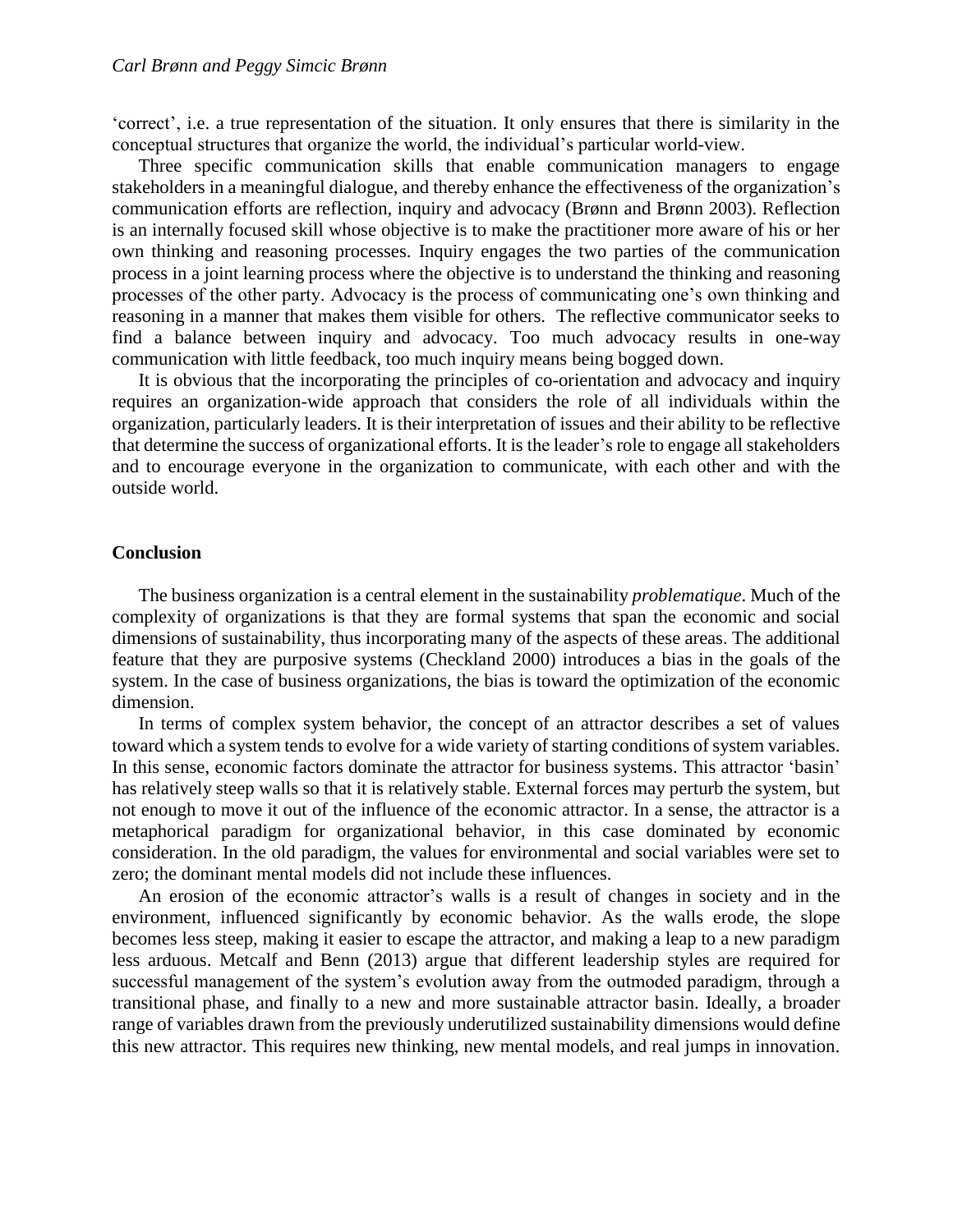## **References**

- Argyris, C. and Schön, D.A. (1978). *Organizational Learning: A Theory of Action Perspective*. Reading, MA: Addison-Wesley.
- Ashby W.R. (1958). "Requisite variety and its implications for the control of complex systems," Cybernetica 1(2), 83-99.
- Beinhocker, E.D. (2007). *The Origin of Wealth: The Radical Remaking of Economics and What It Means for Business and Society*. Boston, MA: Harvard Business School Press.
- Box, G.E.P. (1976). Science and Statistics, *Journal of the American Statistical Association*, 71(356), 791-799.
- Brønn, P. S. and Bronn, C. (2003), Organizational Implications of the Coorientational Model, *Journal of Communications Management*, 7(4), 291-303.
- Casti, J.L. (1990). *Searching for Certainty: What Scientists Can Know About the Future*. New York: William Morrow and Co.
- Checkland, P. (2000). Soft Systems Methodology: A Thirty-Year Retrospective, *Systems Research and Behavioral Science* **17**, S11–S58.
- Chan, S. (2001). Complex adaptive systems, ESD.83 Research Seminar in Engineering Systems. (web.mit.edu).
- Clemente, D. and Evans R. (2014). *Wartime Logistics in Afghanistan and Beyond. Handling Wicked Problems and Complex Adaptive Systems*. The Royal Institute of International Affairs, Cheatham House.
- Colbert, B.A. (2004). The Complex Resource-Based View: Implications for Theory and Practice in Strategic Human Resource Management, *The Academy of Management Review*, 29(3), 341- 358,
- Ehrenfeld, J.R. (2005). The roots of sustainability, *MIT Sloan Management Review*, 46(2), 23-25.
- Eidelson, R.J. (1997). Complex adaptive systems in the behavioral and social sciences, *Review of General Psychology*, 1(1), 42-71.
- Flood, R.L. and Carson E.R. (1993). *Dealing with Complexity: An Introduction to the Theory and Application of Systems Science*. New York: Plenum Press.
- Kauffman, S. (1995). *At Home in the Universe***.** Oxford, UK: Oxford University Press.
- Levin, S. (1999). *Fragile Dominion: Complexity and the Commons*. Reading, MA: Perseus Books.
- March, J.G. and Simon H.A. (1958). *Organizations*. New York: John Wiley and Sons.
- Metcalf, L. and Benn S. (2013). Leadership for sustainability: An evolution of leadership ability, *Journal of Business Ethics* 112, 369-384.
- Nevis, E., DiBella A.J., and Gould J.M. (1995). Understanding organizations as learning systems, *Sloan Management Review* 36, 73-85.
- Newcomb, M.T. (1953). An approach to the study of communicative acts, *Psychological Review* 60, 393-404.
- Parris, T.M. and Kates R.W. (2003). Characterizing and measuring sustainable development, *Annual Review of Environment and Resources*, 28, 559-586.
- Porter, E.H. (1962). The parable of the kitchen spindle, *Harvard Business Review* 40(3), 58-66.
- Rittel, H.W.J., and Webber M.M. (1973). Dilemmas in a General Theory of Planning, *Policy Sciences* 4, 155-169.
- Ruhl, J.B. (2008). Law's complexity, *Georgia State University Law Review*, 24(4), 885-912.